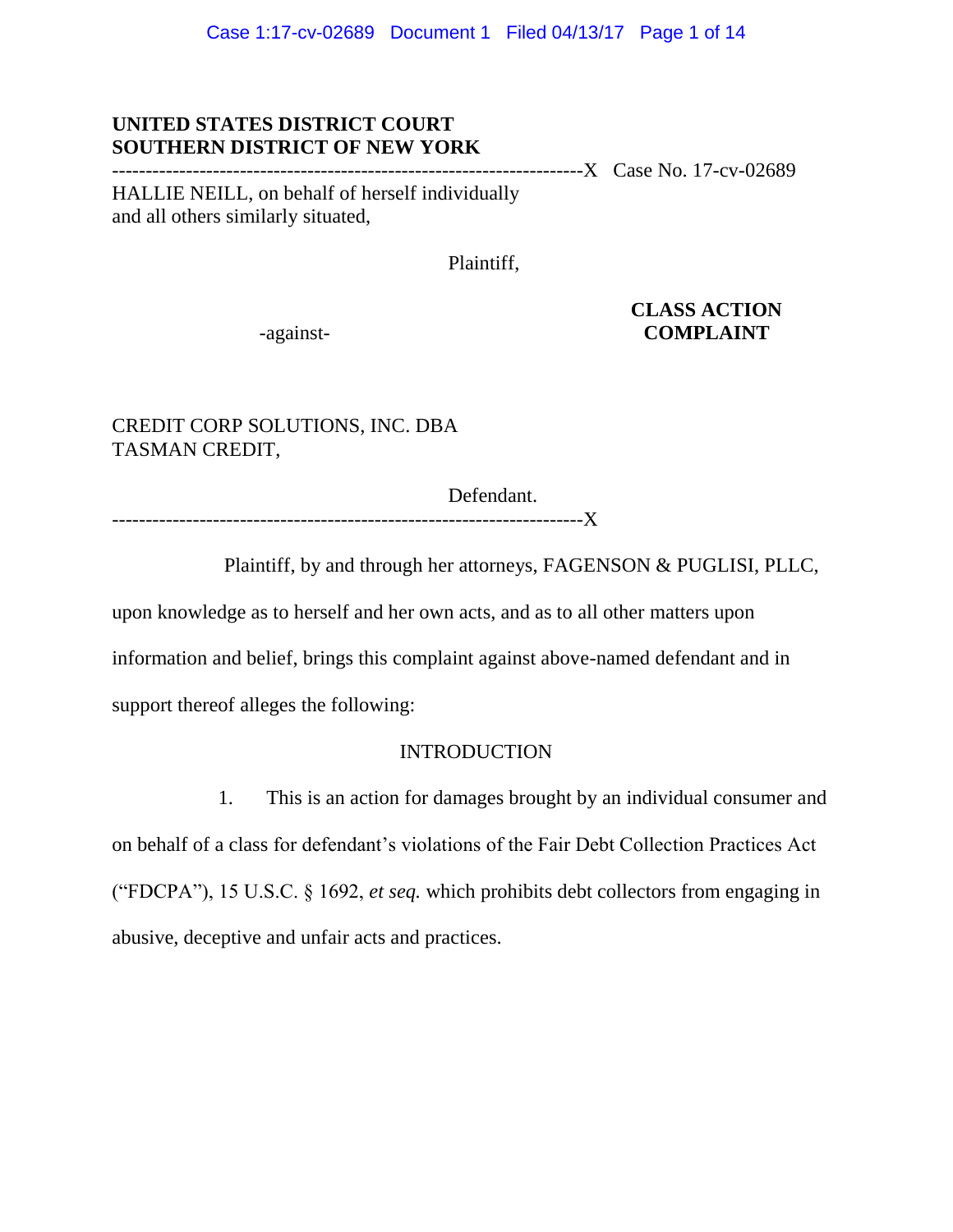#### JURISDICTION AND VENUE

2. This Court has federal question jurisdiction pursuant to the FDCPA, 15 U.S.C. § 1692k(d) and 28 U.S.C. § 1331.

3. This Court has venue pursuant to 28 U.S.C. § 1391(b) in that a substantial portion of the events or omissions giving rise to this action occurred in this District.

## PARTIES

4. Plaintiff is a natural person who resides in this District.

5. Plaintiff is a consumer within the meaning of 15 U.S.C. § 1692a(3) as she is a natural person who is alleged by defendant to owe a financial

obligation.

 6. The financial obligation which defendant sought to collect from plaintiff is a debt within the meaning of 15 U.S.C. § 1692a(5) in that the obligation which defendant sought to collect from plaintiff was originally incurred, if at all, for personal, family or household purposes on a credit account originally owned by Synchrony Bank.

7. Defendant is a debt collector within the meaning of 15 U.S.C. § 1692a(6).

 8. The principal purpose of defendant's business is the collection of defaulted consumer debts.

 9. Defendant uses the mails in its business the principal purpose of which is the collection of defaulted consumer debts.

- 2 -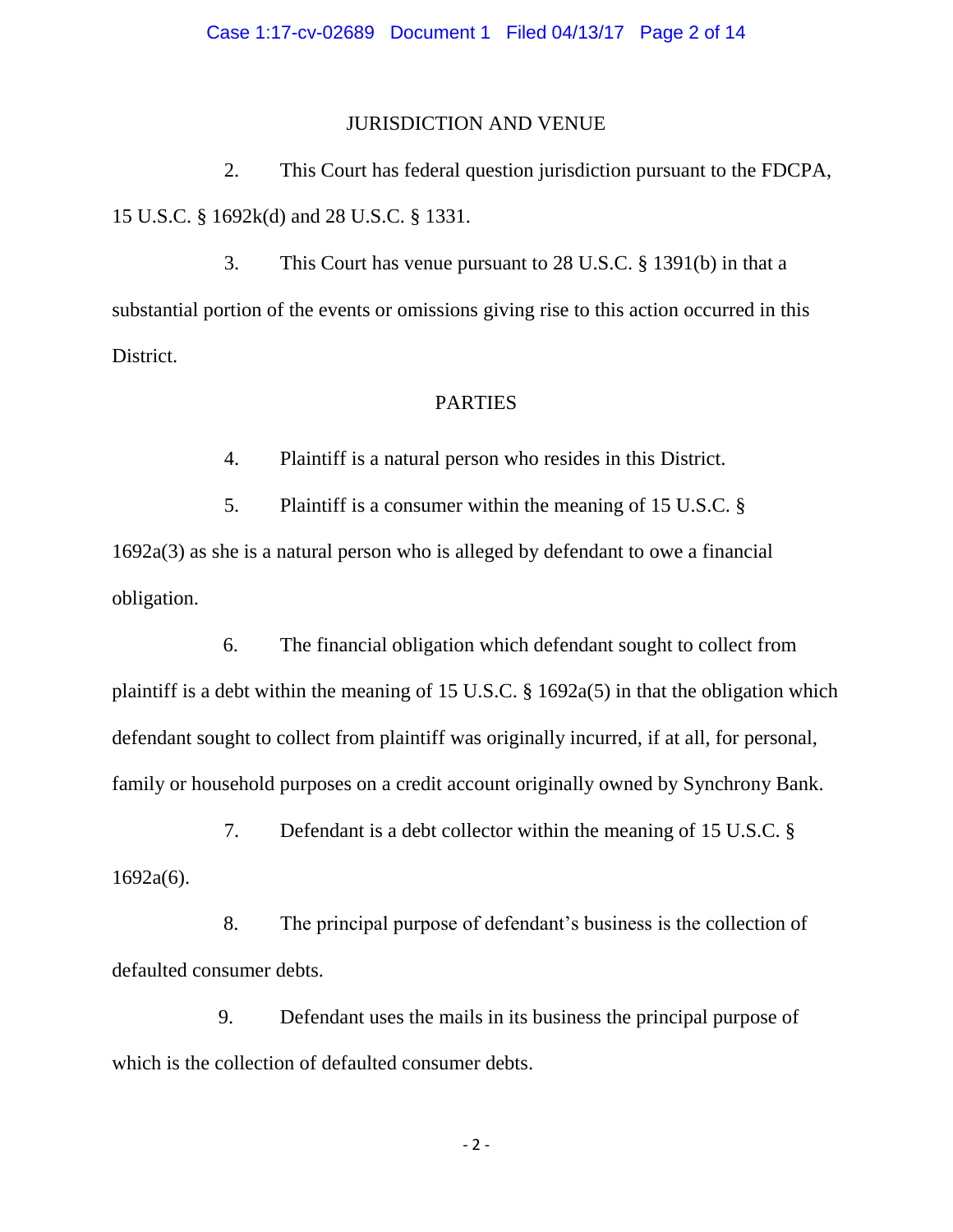10. Defendant regularly collects or attempts to collect defaulted

consumer debts owed or due or alleged to be owed or due to others.

 11. Upon information and belief, defendant has a principal place of business in the State of Utah.

# FACTUAL ALLEGATIONS

- 12. Plaintiff re-alleges paragraphs 1 to 11 as if fully re-stated herein.
- 13. Defendant sent to plaintiff a collection letter dated September 27,

2016 (the "September Letter").

- 14. Defendant sent the September Letter in an attempt to collect a debt.
- 15. The debt was originally owed to Synchrony Bank.
- 16. Defendant is the addressor of the September Letter.
- 17. In the heading of the September Letter defendant stated that the

current creditor of the debt was "Credit Corp Solutions Inc".

18. Defendant further stated in the body of the September Letter, in

pertinent part:

"Notice is hereby given that on 09/22/16 all rights, title and interest in the above listed debt have been assigned to CREDIT CORP SOLUTIONS INC DBA TASMAN CREDIT. This Notice refers to the amount due and claimed herein, or any further amount which may become due by you on the above account."

19. Defendant further stated in the September Letter that plaintiff should

send all payments to "CREDIT CORP SOLUTIONS INC DBA TASMAN CREDIT".

20. The September Letter was defendant's first communication with

plaintiff in connection with the collection of the debt.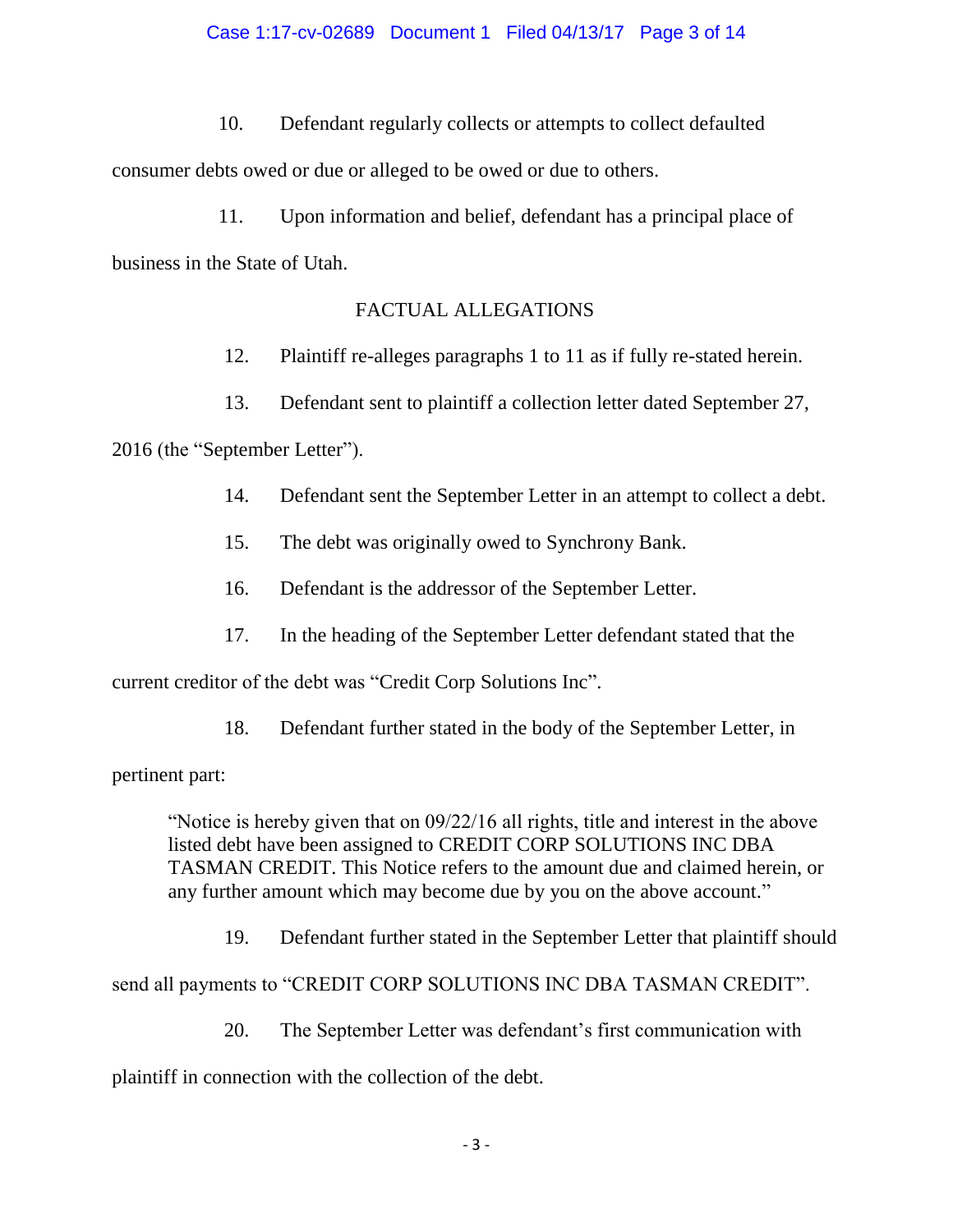## Case 1:17-cv-02689 Document 1 Filed 04/13/17 Page 4 of 14

21. Defendant sent no other letter to plaintiff within five days following

the date on which defendant sent the September Letter.

22. Thereafter, defendant sent to plaintiff another collection letter.

23. Said collection letter is dated February 14, 2017 (the "February

Letter").

24. By the February Letter defendant was attempting to collect the said

debt originally owed to Synchrony Bank.

25. Defendant is the addressor of the February Letter.

26. In the heading of the February Letter defendant again stated that the

current creditor was "Credit Corp Solutions Inc".

27. In the body of the February Letter defendant stated, in pertinent part:

"On 09/22/16 Credit Corp Solutions Inc assigned all its beneficial rights, title and interest in the above listed debt to CREDIT CORP SOLUTIONS INC DBA TASMAN CREDIT."

28. Defendant further informed plaintiff in the February Letter that "CREDIT CORP SOLUTIONS INC DBA TASMAN CREDIT" was prepared to negotiate a suitable payment arrangement with plaintiff.

29. Defendant also informed plaintiff to return a "Direct Debit Request form" to "CREDIT CORP SOLUTIONS INC DBA TASMAN CREDIT" in order to set up a Direct Debit payment arrangement.

30. Defendant also stated in the February Letter that plaintiff should send all payments to "CREDIT CORP SOLUTIONS INC DBA TASMAN CREDIT".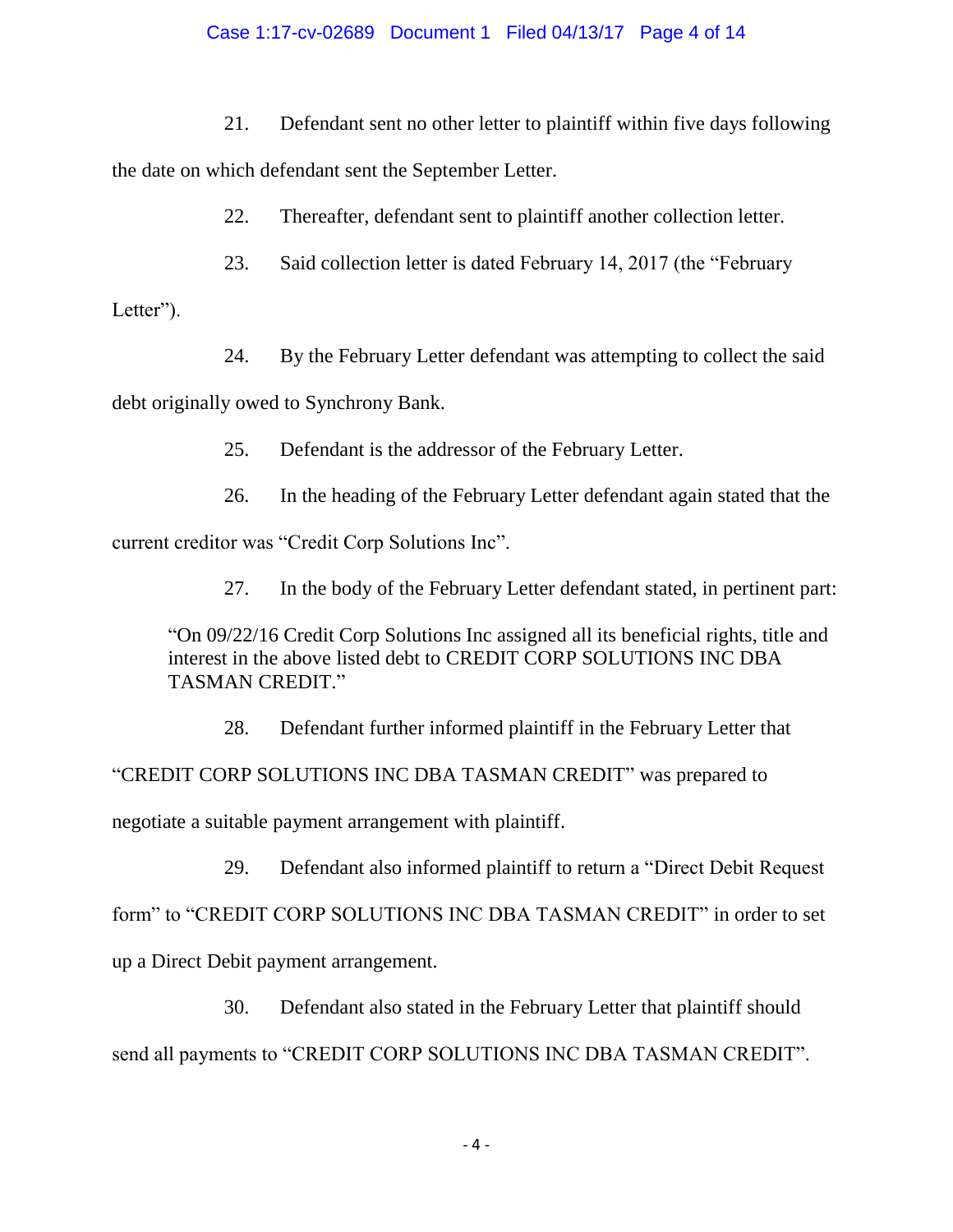## Case 1:17-cv-02689 Document 1 Filed 04/13/17 Page 5 of 14

31. In the February Letter, defendant further stated, in pertinent part:

"This arrangement offer represents a genuine opportunity to address this outstanding debt and any interest that may be accruing on your account, in a manageable way."

32. Upon receipt of defendant's collection letters, plaintiff did not know

the identity of the creditor of her debt.

33. Upon receipt of defendant's collection letters, plaintiff did not know

whether interest was being added to the debt balance or would be added in the future.

34. Defendant's letters confused plaintiff as to the creditor of the debt

and as to whether interest was accruing on her account or would accrue in the future.

## AS AND FOR A FIRST CAUSE OF ACTION

Defendant's failure clearly to identify the creditor of the debt

15 U.S.C. §§ 1692g(a)(2) and 1692e

35. Plaintiff re-alleges paragraphs 1 to 34 as if fully re-stated herein.

36. In the heading of the September Letter, defendant stated that the

current creditor was "Credit Corp Solutions Inc".

37. However, defendant stated in the body of the September Letter that:

"Notice is hereby given that on 09/22/16 all rights, title and interest in the above listed debt have been assigned to CREDIT CORP SOLUTIONS INC DBA TASMAN CREDIT."

38. In the September Letter, defendant also directed plaintiff to send all

payments to "CREDIT CORP SOLUTIONS INC DBA TASMAN CREDIT".

39. In the February Letter, defendant also stated in the heading of the

letter that the current creditor was "Credit Corp Solutions Inc".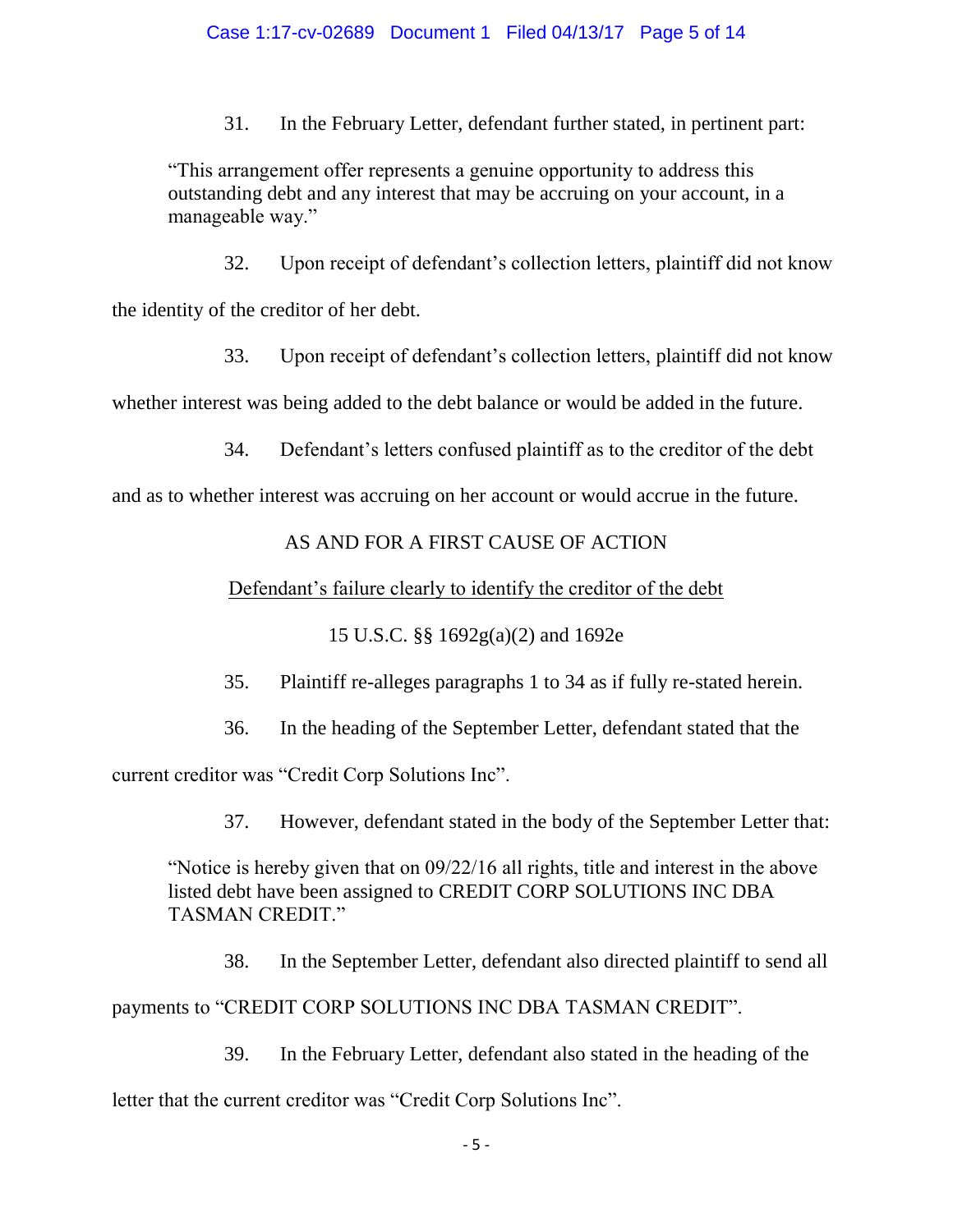40. However, in the body of the February Letter, defendant stated that:

"On 09/22/16 Credit Corp Solutions Inc assigned all its beneficial rights, title and interest in the above listed debt to CREDIT CORP SOLUTIONS INC DBA TASMAN CREDIT"

41. Further, in the February Letter, defendant stated that "CREDIT CORP SOLUTIONS INC DBA TASMAN CREDIT" was prepared to negotiate a suitable payment arrangement with plaintiff, that plaintiff should return a Direct Debit Request form to "CREDIT CORP SOLUTIONS INC DBA TASMAN CREDIT", and that all payments should be sent to "CREDIT CORP SOLUTIONS INC DBA TASMAN CREDIT".

42. In both letters defendant stated that the current creditor of the debt was Credit Corp Solutions, Inc., while in the same letters defendant stated that all rights, title and interest in the debt had been assigned to Credit Corp Solutions, Inc. dba Tasman Credit.

43. If, as defendant stated in both letters, all rights in the debt had been assigned to Credit Corp Solutions, Inc. dba Tasman Credit, then the current creditor of the debt could not in fact have been Credit Corp Solutions, Inc.

44. In addition, defendant's statements in the February Letter that defendant was prepared to negotiate a payment arrangement, that plaintiff should return the Direct Debit Request form to defendant, and in both letters, that plaintiff should send all payments to defendant, all would lead plaintiff and the least sophisticated consumer to believe that the creditor of the debt was defendant, Credit Corp Solutions, Inc. dba Tasman Credit.

- 6 -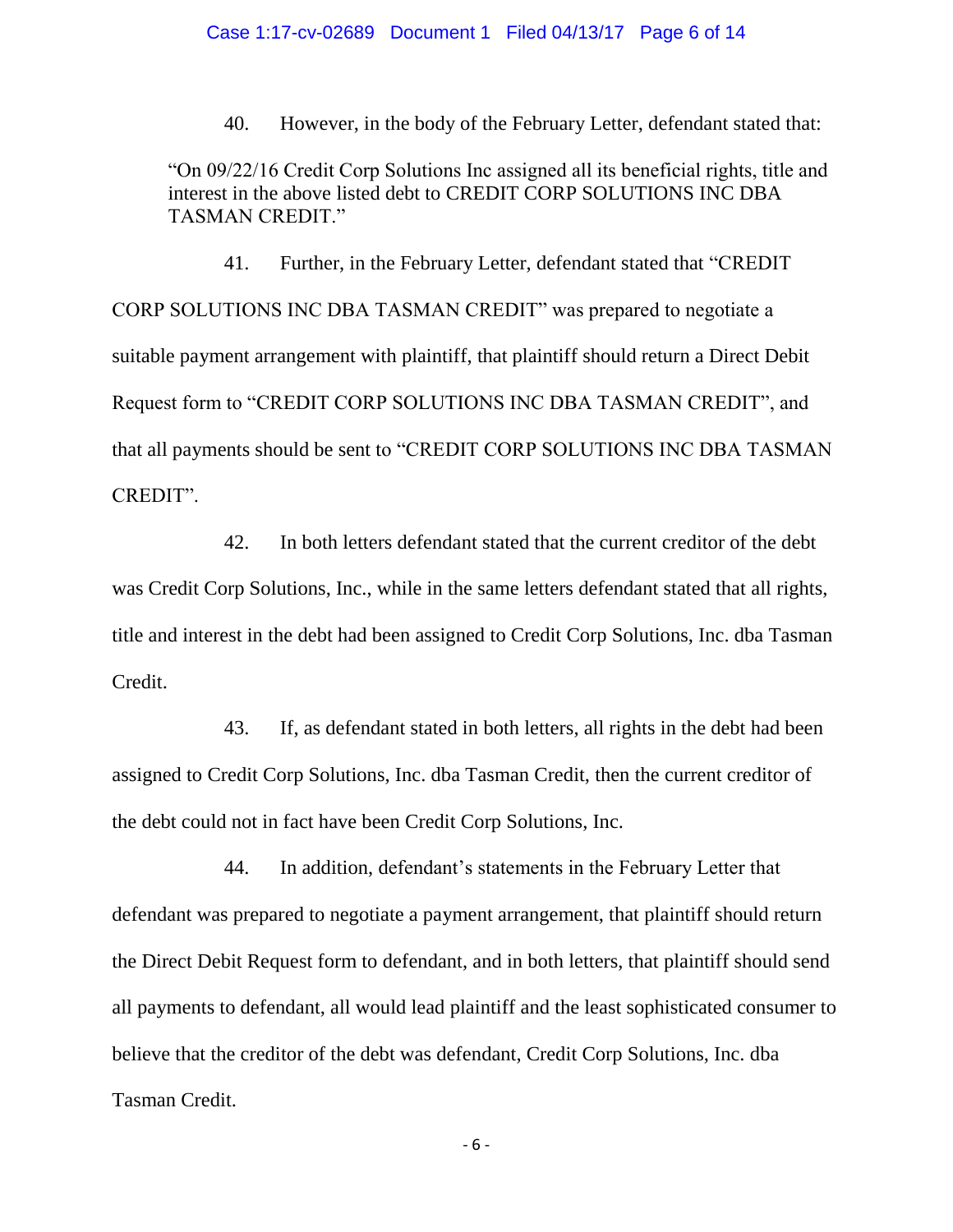#### Case 1:17-cv-02689 Document 1 Filed 04/13/17 Page 7 of 14

45. If, further, before the date of the September Letter, Credit Corp Solutions, Inc. assigned all of its rights, title and interest in the debt to Credit Corp Solutions, Inc. dba Tasman Credit, as defendant stated in the February Letter, then Credit Corp Solutions, Inc. would not have been the creditor of the debt on the date of either collection letter.

46. Defendant gave contradictory information as to the creditor of the debt in its collection letters.

47. In its letters, defendant stated that the creditor was Credit Corp Solutions, Inc.

48. However, in its letters defendant also stated that Credit Corp Solutions, Inc. had assigned all rights, title and interest in the debt to Credit Corp Solutions, Inc. dba Tasman Credit.

49. In the September Letter, defendant stated that all rights, title and interest in the debt had been assigned to Credit Corp Solutions, Inc. dba Tasman Credit.

50. In the February Letter, defendant stated that Credit Corp Solutions, Inc. had assigned all its rights, title and interest in the debt to Credit Corp Solutions, Inc. dba Tasman Credit.

51. This statement would reasonably be interpreted to mean that Credit Corp Solutions, Inc. is a different entity from Credit Corp Solutions, Inc. dba Tasman Credit.

52. Upon reading defendant's letters, plaintiff did not know the identity of the creditor of her debt.

- 7 -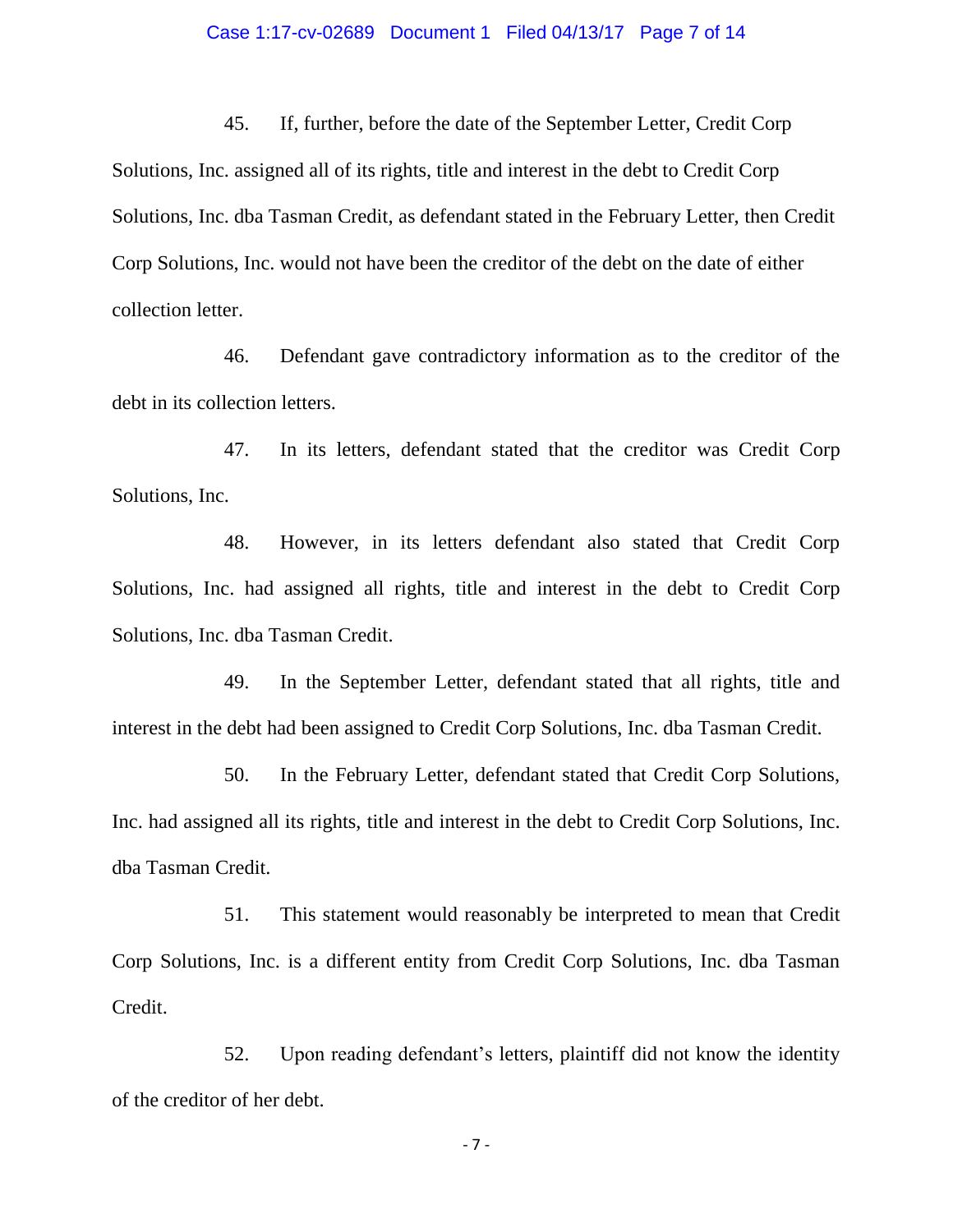#### Case 1:17-cv-02689 Document 1 Filed 04/13/17 Page 8 of 14

53. Upon reading defendant's letters, neither plaintiff nor the least sophisticated consumer would know the identity of the creditor of her debt.

54. Upon reading defendant's letters, neither plaintiff nor the least sophisticated consumer would know whether the creditor of the debt was Credit Corp Solutions, Inc. or Credit Corp Solutions, Inc. dba Tasman Credit.

55. The FDCPA, § 1692g(a)(2), requires defendant to inform the consumer clearly and effectively of the identity of the creditor of her debt.

56. Defendant violated the FDCPA,  $\S$  1692g(a)(2) by failing clearly to identify the creditor of plaintiff's debt.

57. Defendant further violated the FDCPA, § 1692e, in that its failure clearly to identify the creditor of the debt is a false, deceptive and misleading representation or means used by defendant in its attempt to collect the debt.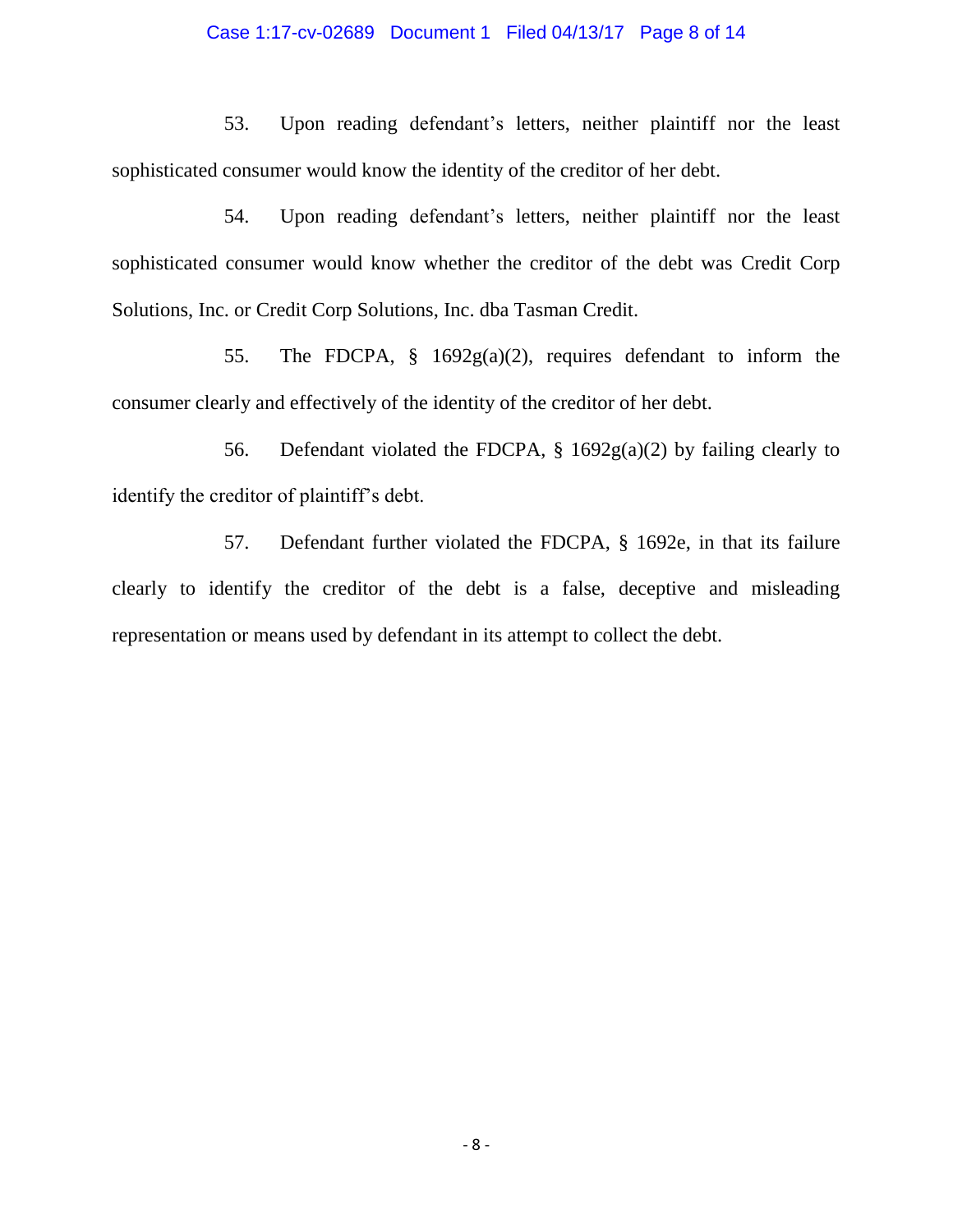# AS AND FOR A SECOND CAUSE OF ACTION

# Improper representations regarding account balance and interest

15 U.S.C. §§ 1692e and 1692e(2)(A)

58. Plaintiff re-alleges paragraphs 1 to 57 as if fully re-stated herein.

59. Defendant stated in the September Letter that:

"This Notice refers to the amount due and claimed herein, *or any further amount which may become due by you on the above account*."

Emphasis added.

60. Further, defendant stated in the February Letter that:

"This arrangement offer represents a genuine opportunity to address this outstanding debt *and any interest that may be accruing on your account*, in a manageable way."

Emphasis added.

61. Defendant's above-quoted statements in its letters are deceptive and

misleading.

62. Defendant's said statements leave plaintiff uncertain as to whether

the account balance would increase over time.

63. Defendant's said statements leave plaintiff uncertain as to whether

the account balance was accruing interest.

64. Defendant's said statements would leave the least sophisticated

consumer uncertain as to whether the account balance would increase over time.

65. Defendant's said statements would leave the least sophisticated

consumer uncertain as to whether the account balance was accruing interest.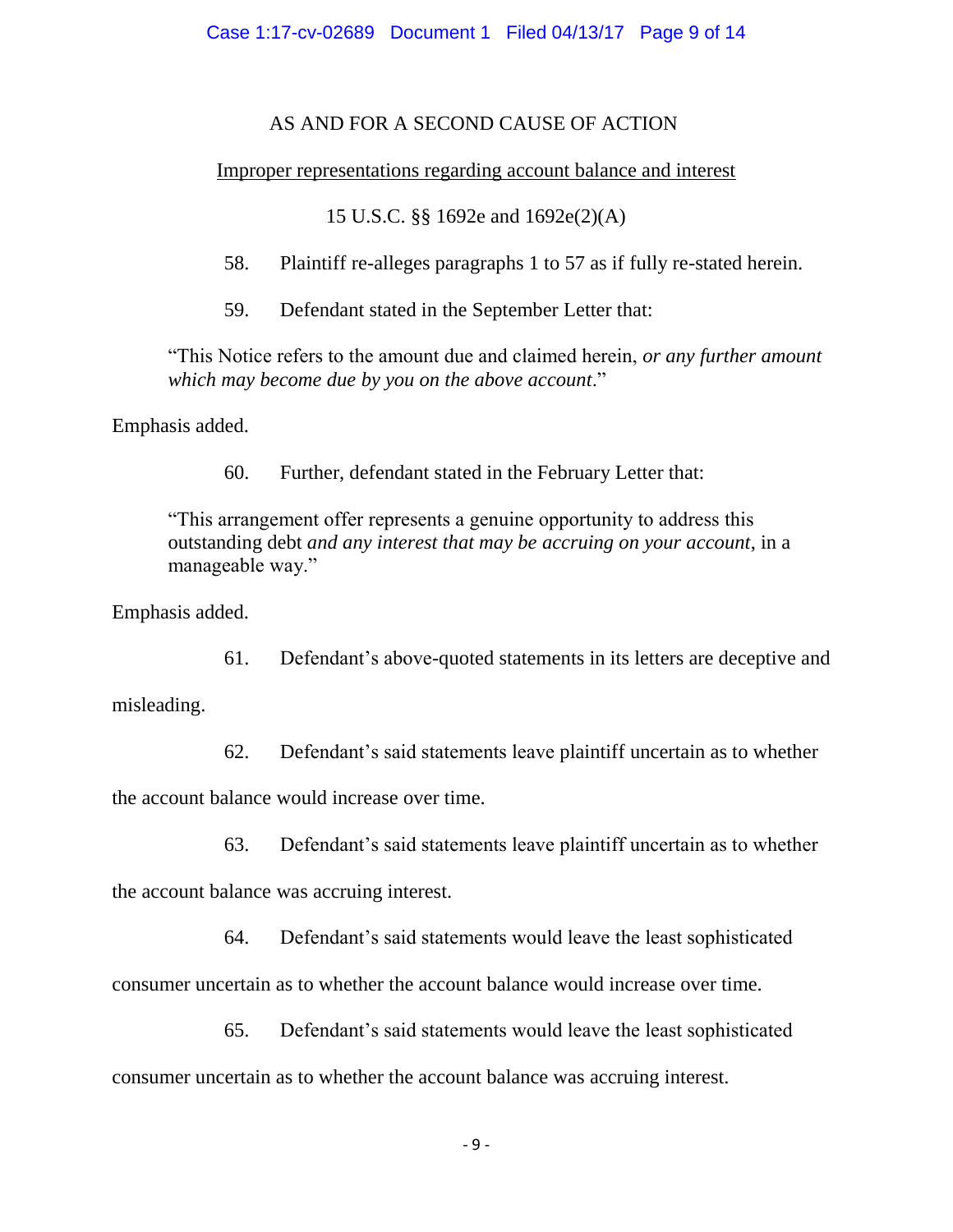#### Case 1:17-cv-02689 Document 1 Filed 04/13/17 Page 10 of 14

66. If the account balance would remain static, then defendant's abovequoted statement in its September Letter could reasonably be read to give the inaccurate impression that the account balance would increase.

67. Further, if the account balance would remain static, then defendant's above-quoted statement in its February Letter could reasonably be read to give the inaccurate impression that interest was accruing on the account.

68. If, on the other hand, the account balance was increasing due to interest or other charges, then defendant failed to reflect that increase in the stated balance of the debt which did not change in the almost five-month period between the two letters.

69. Defendant failed to state clearly in its letters whether interest or other charges were accruing on the account.

70. Defendant failed to state clearly in its letters whether the account balance would increase over time.

71. Defendant's failure to state clearly whether interest or other charges was accruing on the account is a false, deceptive and misleading representation used by defendant in its attempt to collect the debt and a false representation of the amount and character of the debt, and constitutes a violation of the FDCPA, §§ 1692e and  $1692e(2)(A)$ .

- 10 -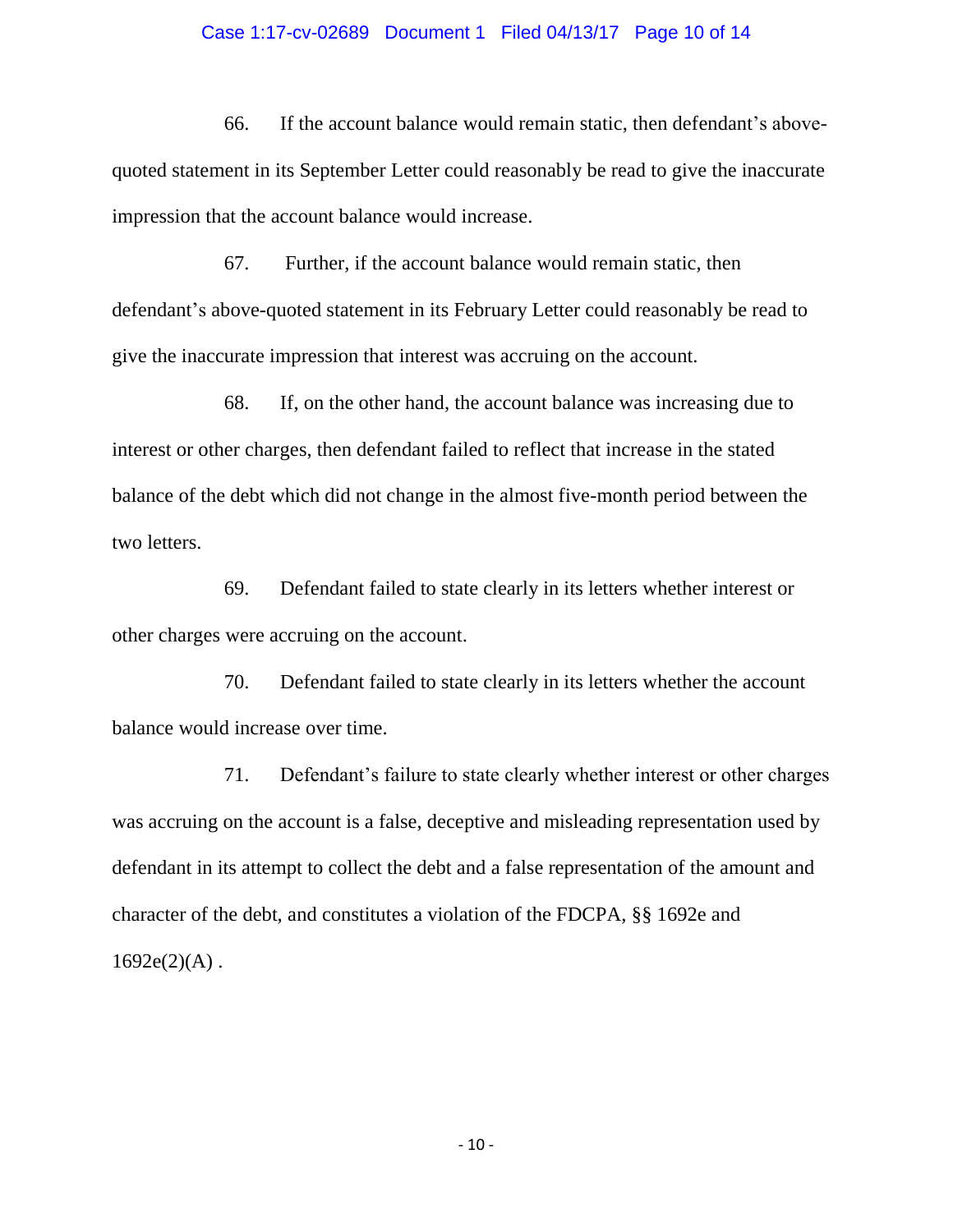#### Case 1:17-cv-02689 Document 1 Filed 04/13/17 Page 11 of 14

72. Further, defendant's failure to state clearly whether the account balance would increase over time is a false, deceptive and misleading representation used by defendant in its attempt to collect the debt and a false representation of the amount and character of the debt, and constitutes a violation of the FDCPA, §§ 1692e and  $1692e(2)(A)$ .

## CLASS ALLEGATIONS

- 73. Plaintiff re-alleges paragraphs 1 to 72 as if fully re-stated herein.
- 74. This action is brought on behalf of plaintiff and the members of

a class. The class consists of all natural persons who defendant's records reflect were sent debt collection letters within the State of New York within the period of time commencing one year before the filing of this complaint up to and including the date of the filing of the complaint and who were sent a collection letter (a) in substantially the same form as the September Letter; (b) the collection letter was sent to a consumer seeking payment of a consumer debt; (c) the collection letter was not returned by the postal service as undeliverable; and (d) the collection letter states, in sum or substance*:* 

"Current Creditor: Credit Corp Solutions Inc . . . Notice is hereby given that on [date] all rights, title and interest in the above listed debt have been assigned to CREDIT CORP SOLUTIONS INC DBA TASMAN CREDIT."

 75. The class does not include defendant or persons who are officers, directors, or employees of defendant.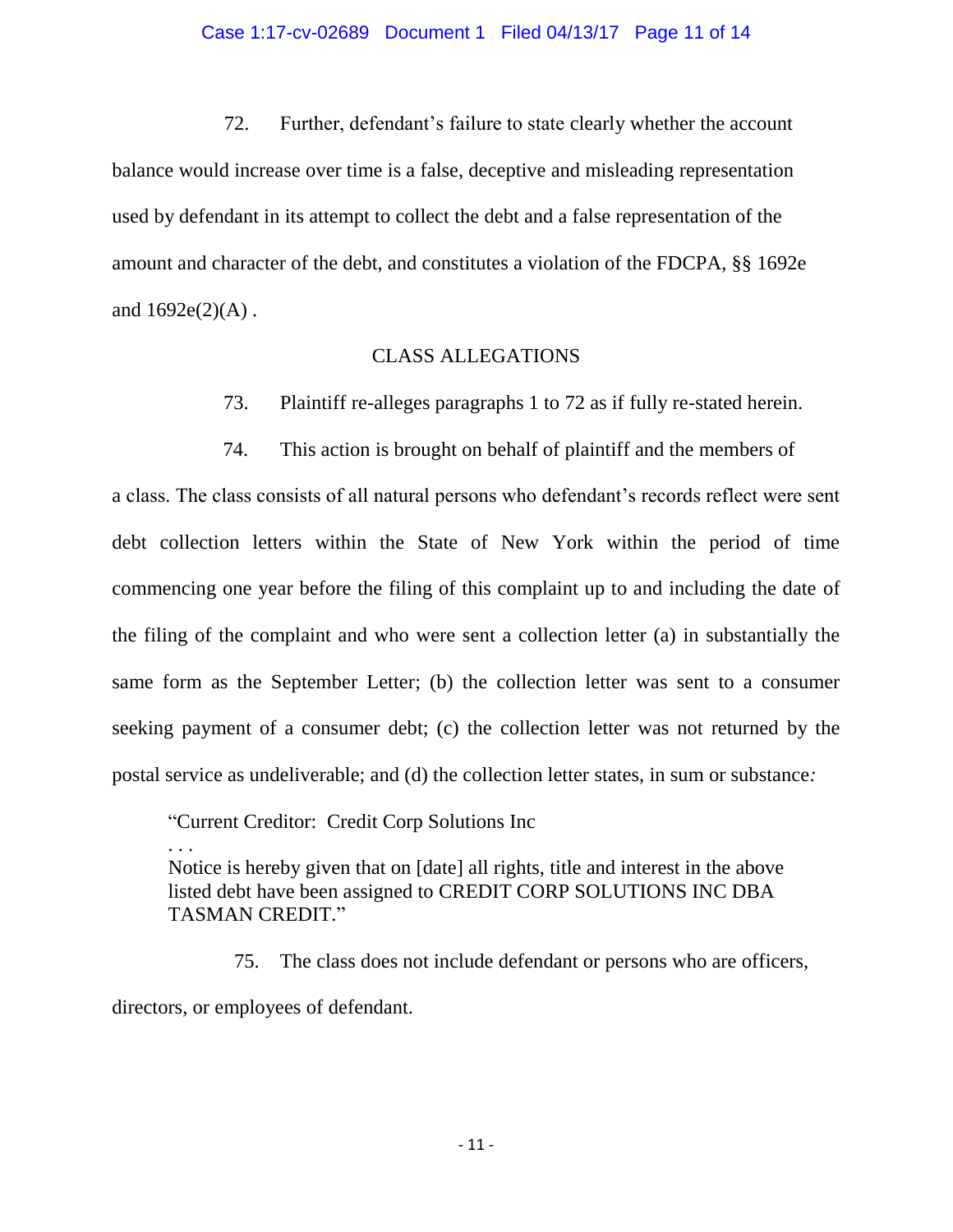#### Case 1:17-cv-02689 Document 1 Filed 04/13/17 Page 12 of 14

#### 76. Pursuant to Federal Rule of Civil Procedure 23, a class action

is appropriate and preferable in this case because:

- (A) Based on the fact that the collection letter that is the gravamen of this litigation is a mass-mailed form letter, the class is so numerous that joinder of all members is impracticable. Upon information and belief, thousands of persons have received similar debt collection letters from defendant which violate the various provisions of the FDCPA.
- (B) There are questions of law and fact common to the class, and these questions predominate over any questions affecting only individual class members. The principal question presented by this claim is whether defendant violated the FDCPA including but not limited to  $\S\S 1692g(a)(2)$ and 1692e by inserting the above-quoted statements in its collection letters.
- (C) The only individual issue is the identification of the consumers who received the letters (the class members), a matter capable of ministerial determination from the records of defendant.
- (D) The claims of plaintiff are typical of those of the class members. All are based on the same facts and legal theories.
- (E) Plaintiff will fairly and adequately represent the class members' interests. Plaintiff has retained experienced counsel. Plaintiff's interests are consistent with those of the members of the class.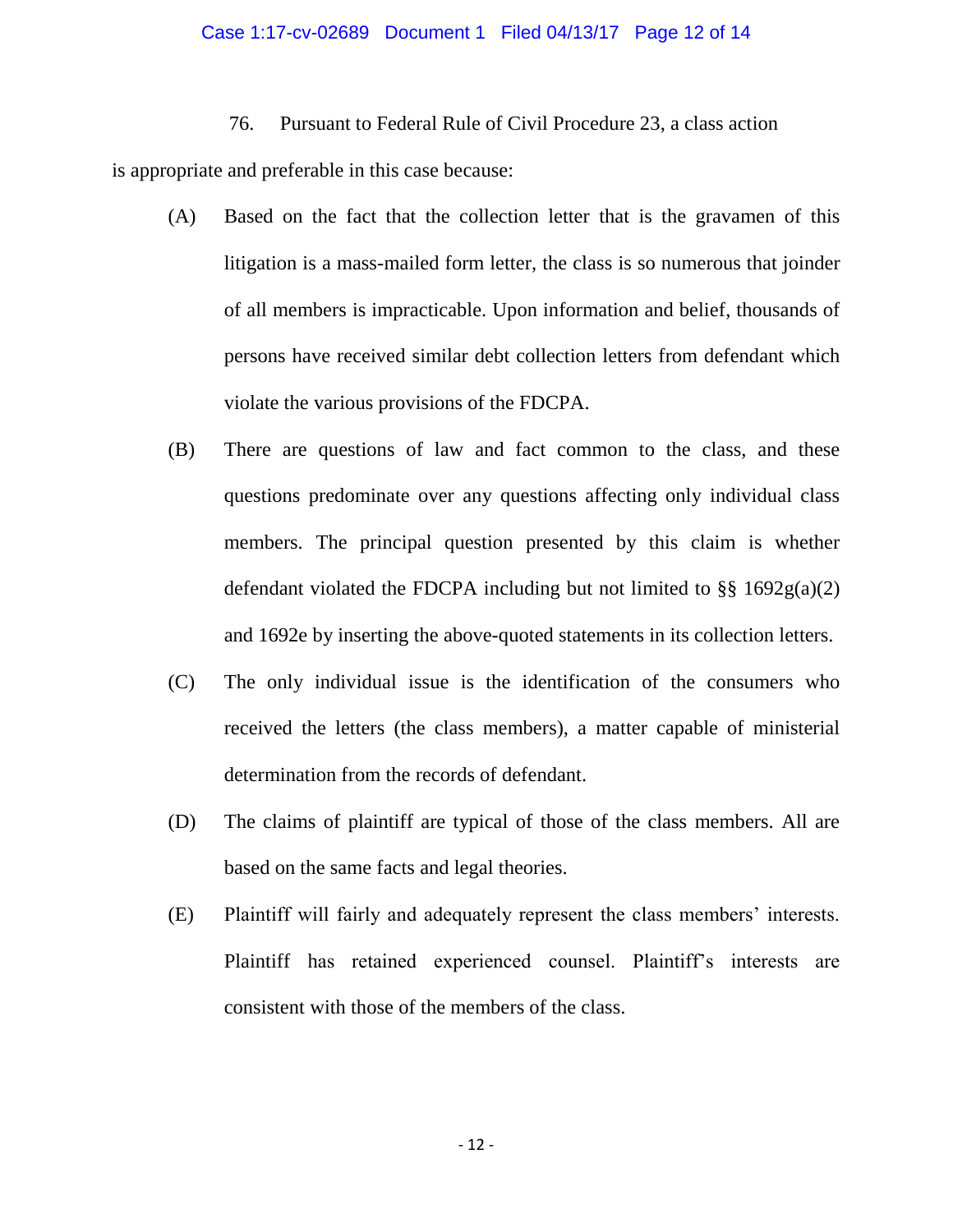## Case 1:17-cv-02689 Document 1 Filed 04/13/17 Page 13 of 14

## 77. A class action is superior for the fair and efficient adjudication

of the class members' claims. Congress specifically envisions class actions as a principal means of enforcing the FDCPA in 15 U.S.C. § 1692k. The members of the class are generally unsophisticated individuals, whose rights will not be vindicated in the absence of a class action. Prosecution of separate actions by individual members of the class would create the risk of inconsistent or varying adjudications resulting in the establishment of inconsistent or varying standards for the parties and would not be in the interest of judicial economy.

 78. If the facts are discovered to be appropriate, plaintiff will seek to certify a class action pursuant to Rule 23(b)(3) of the Federal Rules of Civil Procedure.

 79. Communications from debt collectors, such as those sent by defendant, are to be evaluated by the objective standard of the hypothetical "least sophisticated consumer".

 80. As a result of the above violations, defendant is liable to plaintiff and the members of the class for damages in an amount to be determined at the time of trial, plus costs and attorneys' fees.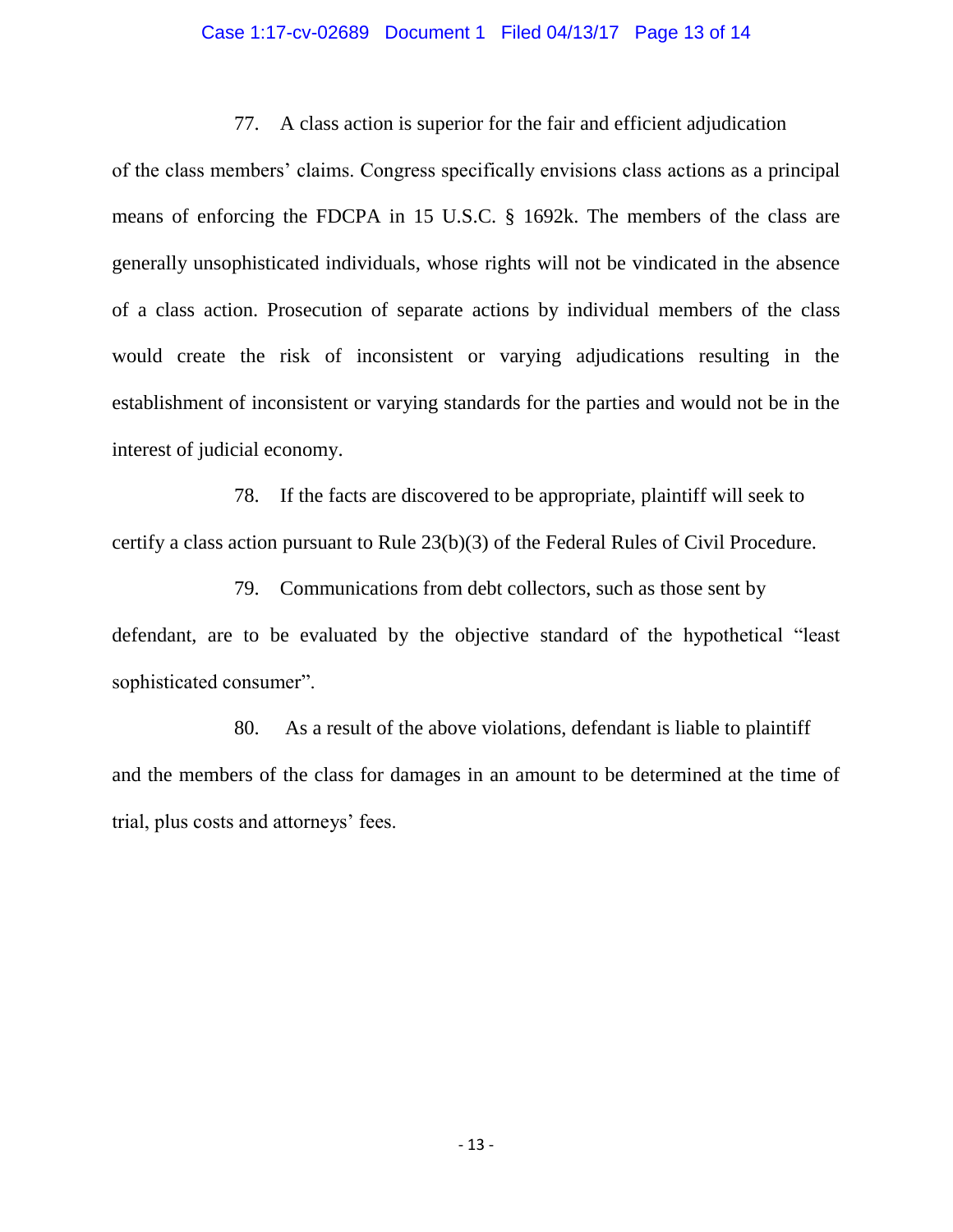## Case 1:17-cv-02689 Document 1 Filed 04/13/17 Page 14 of 14

WHEREFORE, plaintiff respectfully prays that judgment be entered against defendant as follows:

- (a) certifying a class action pursuant to Rule 23(b)(3) of the Federal Rules of Civil Procedure;
- (b) awarding class members the maximum statutory damages pursuant to 15 U.S.C. § 1692k;
- (c) awarding maximum individual statutory damages pursuant to 15 U.S.C. § 1692k;
- (d) awarding actual damages pursuant to 15 U.S.C. § 1692k in an amount to be determined at time of trial.
- (e) awarding reasonable attorneys' fees, costs and disbursements pursuant to 15 U.S.C. § 1692k; and
- (f) for such other and further relief as may be just and proper.

## DEMAND FOR TRIAL BY JURY

Plaintiff requests trial by jury on all issues so triable.

Dated: New York, New York April 13, 2017.

> */s/ Novlette R. Kidd*  NOVLETTE R. KIDD, ESQ. (NK 9339) FAGENSON & PUGLISI, PLLC Attorneys for Plaintiff 450 Seventh Avenue, Suite 704 New York, New York 10123 Telephone: (212) 268-2128 Nkidd@fagensonpuglisi.com